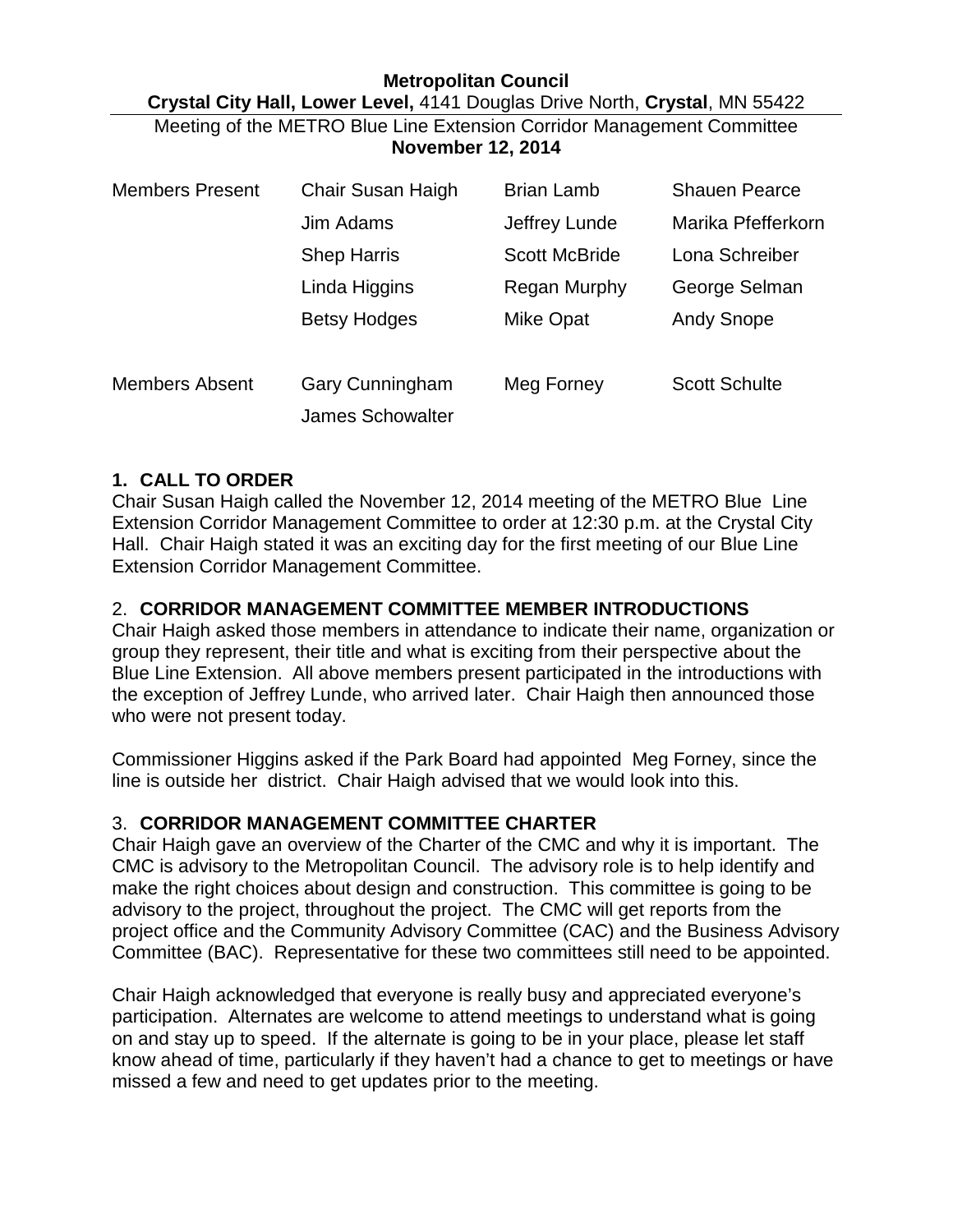Chair Haigh then asked for any questions about the charter. There were no questions.

# 4. **FTA NEW STARTS OVERVIEW**

Mark Fuhrmann welcomed the Chair and CMC members. Mr. Fuhrmann provided a background on the New Starts program stating it is a program sponsored by the Federal Transit Administration (FTA), part of US DOT. There are currently 13 New Starts projects in the US authorized to go into the federal process and pursuing federal dollars from FTA. Historically there has been approximately \$1.9B that FTA awards to the most highly meritorious projects. Mr. Fuhrmann noted on a map of the US that there are three states that have two New Starts projects, one of which is MN with the SWLRT and BLRT projects.

FTA rates projects on two criteria; project justification criteria (with six sub criteria) and financial criteria. FTA ensures the project sponsors have the financial capacity to actually deliver these projects.

Commissioner Higgins asked if Chair Haigh saw the CMC meeting through the entire project.

Chair Haigh responded with "Yes, through opening."

## 5. **STAFF INTRODUCTIONS**

Mark Fuhrmann introduced himself as the Deputy General Manager, Program Director of Rail New Starts and stated the Blue Line Extension New Starts project will be the ninth in his career. Mr. Fuhrmann noted he was raised in Golden Valley and graduated of Robbinsdale Senior High School.

Christine Beckwith reviewed the project office organizational chart and introduced staff who then provided their background.

- Deputy General Manager Capital Projects, Program Director Rail New Starts Mark Fuhrmann
	- o Assistant Director Administration/Public Involvement/Communications Robin Caufman

Ms. Robin Caufman works on both the Southwest and Blue Line LRT projects. She has been with Met Council since 2001. In 2006 she moved to the Central Corridor Light Rail Project as the Manager of Public Involvement and in 2011 promoted to Assistant Director for all Light Rail projects. Ms. Caufman oversees three departments: administration, public involvement, and communications. Ms. Caufman has a Bachelors Degree in Environmental Studies from the University of MN, and a Masters of Urban and Regional Planning from UofM, Humphrey Institute.

o Manager, Public Involvement – Sam O'Connell Ms. Sam O'Connell is the Manager of Public Involvement. Ms. O'Connell stated she is looking forward to working with the communities. Ms. O'Connell has been with MetroTransit for two and a half years. Prior to that she worked for Dakota County for six years, focusing on Transit and Transportation Planning, the Red Line, and BRT Line. She was also with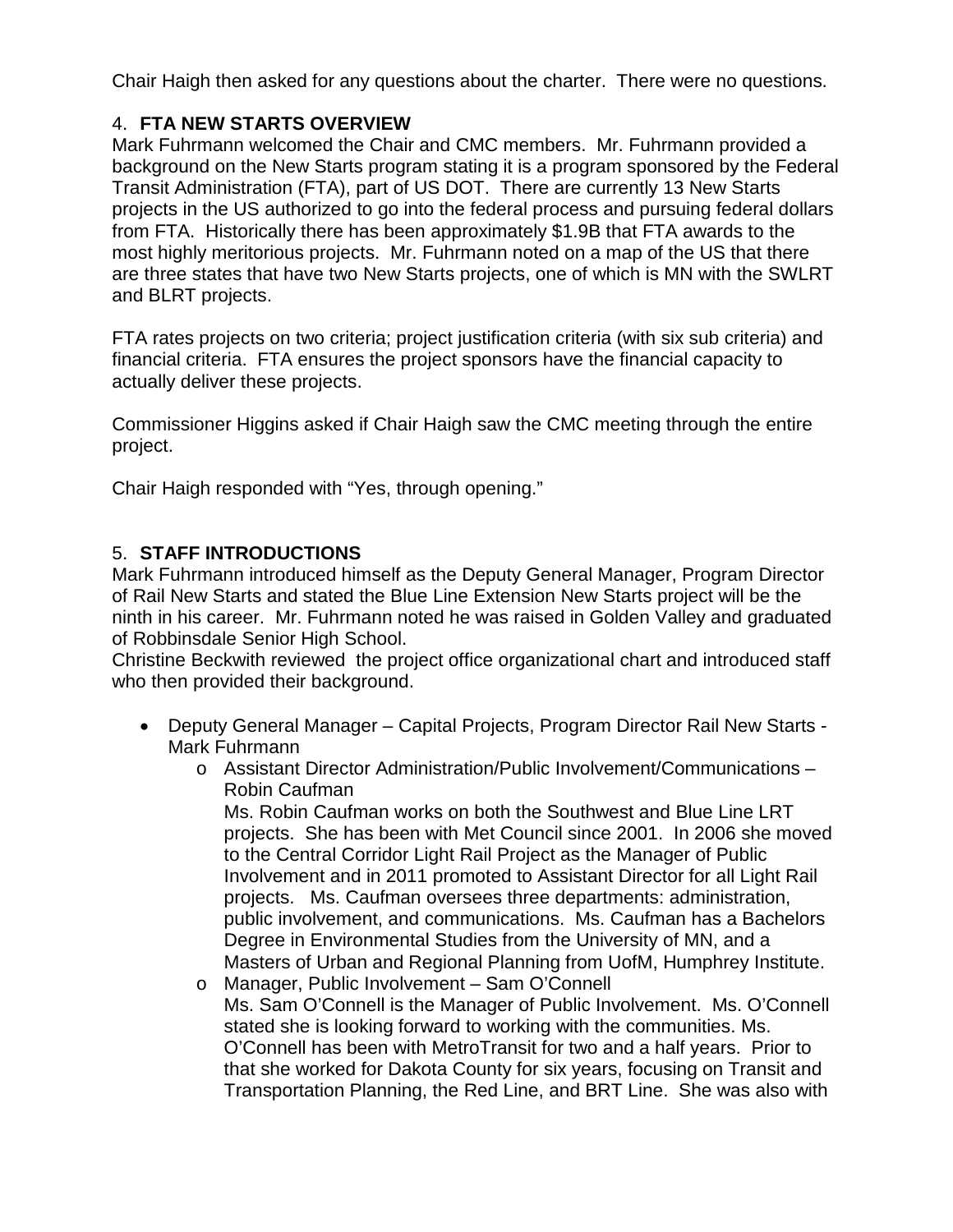MnDOT for approximately 10 years working on high speed rail and commuter rail.

- Deputy Program Director Christine Beckwith
- Ms. Christine Beckwith, with three weeks of service as the Deputy Program Director. This will be her third New Starts Project. Ms. Beckwith has been with MetroTransit working on Central Corridor for a little over six years. She was a Project Controls Manager, moved up to Deputy Project Director and has been the acting Project Director for the last year of the project. Prior to MetroTransit she worked at MnDOT for more than 10 years. Ms. Beckwith has a Bachelors Degree in Civil Engineering and a Masters in Business Administration.
- Project Director Dan Soler Mr. Dan Soler has been in this new position about four hours. Mr. Soler worked as an Engineer and Project Manager for Ramsey County Public Works for approximately 25 years. While working at Ramsey County he had the opportunity to work on the Green Line through the Technical Advisory Committee until 2007. Mr. Soler then moved over to MetroTransit and continued working on the Green Line as Director of Design and Construction.
- Executive Assistant Sandie Cagaoan previously introduced.
- Hennepin County

Ms. Beckwith expressed gratitude to Hennepin County on delivering such a well planned project to the MetCouncil. There will be many staff from Hennepin County who will continue to work in the project office and help us advance this project.

- Director, Transit Systems Design & Engineering Currently Vacant Ms. Beckwith advised these two vacant positions will be the next to fill. She also thanked MnDOT for their partnership in working on the Green Line, Blue Line Extension and the Green Line Extension.
- MnDOT Transitways Director Tori Nill Ms. Tori Nill introduced herself as having a Bachelors Degree in Civil Engineering from the University of MN. She started working at MnDOT in 2001, but has been working in the MetCouncil project office since 2007. She had worked on Northstar, the Green Line, the Green Line Extension and now the Blue Line Extension.
- Deputy Project Director Currently Vacant
- Project Controls Manager MarySue Abel Ms. MarySue Abel is Manager of Project Controls at Central Corridor and will be serving in that role on the Blue Line Extension to manage the engineering services contract. Ms. Abel has 22 years of experience as a Civil Engineer. She has a Bachelors Degree from Michigan Tech, and a Masters from Virginia Tech. Ms. Abel has been with MetroTransit eight years and has also worked for a Disadvantage Business Enterprise before coming to MetroTransit.
- Assistant Director, Environmental/Agreements Kathryn O'Brien Ms. Kathryn O'Brien manages the Environmental Review Process and Agreements. She also grew up on the corridor.
- Manager, Planning & Agreements Alicia Vap Ms. Alicia Vap is the Manager of Planning and Agreements, coming to the Council in 2008. Ms. Vap has a Masters Degree in Planning from the University of Kansas, moved to Minnesota in 1998. She worked for MnDOT for a couple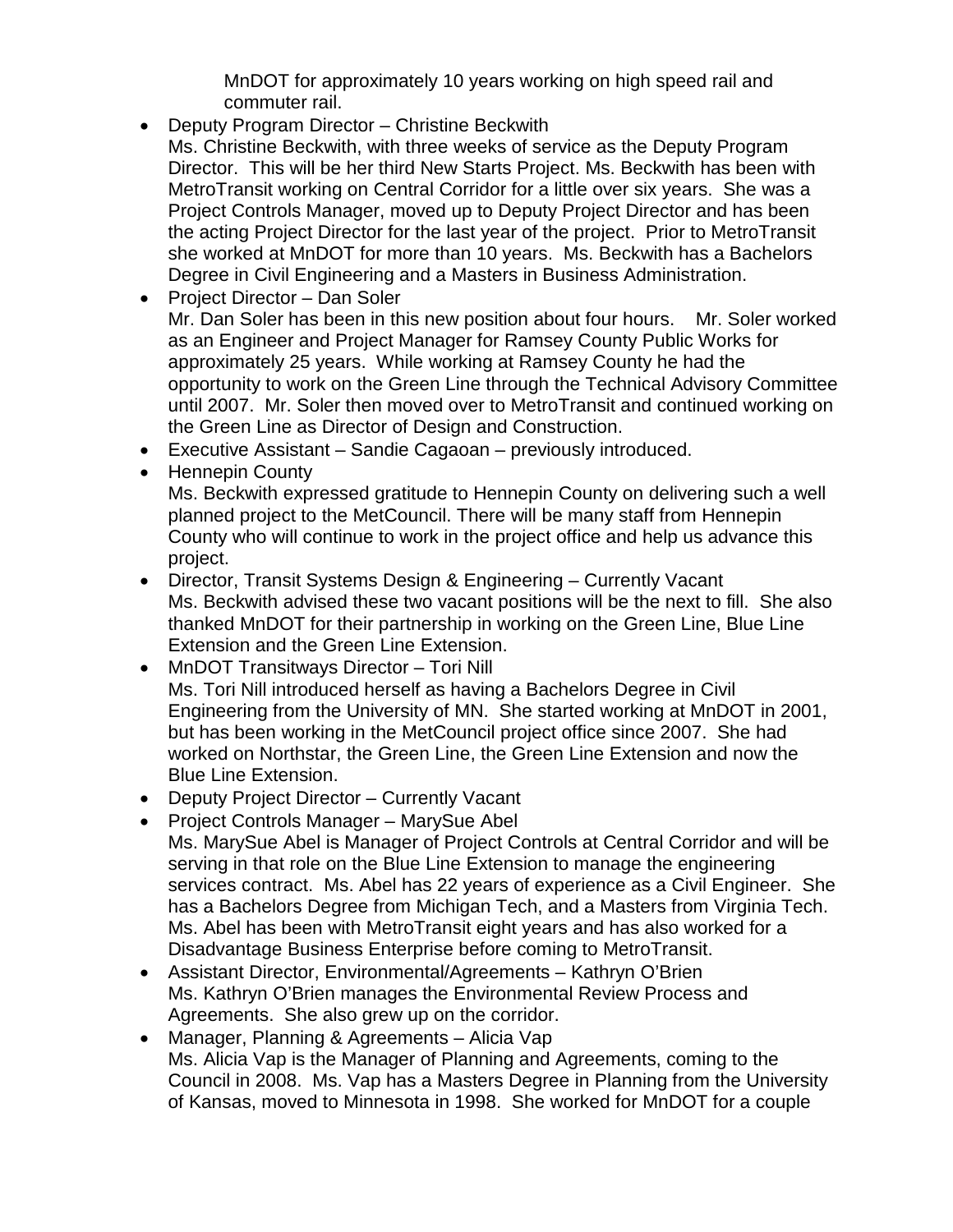years, and then Ramsey County for nine years working on traffic studies. While working for MetroTransit on the Green Line she has worked with the design group, working on station planning/art/streetscape/agreements. She has already began working with partners at Hennepin County as they start the community works and station area planning.

Ms. Beckwith described the project office structure that includes project staff, as well as consultants, Hennepin County and MnDOT. The organizational chart will grow over time as we bring in more planners, architects, and other technical experts to fill out those roles in the project office. Ms. Beckwith asked if there were any questions. There were none.

### 6. **PROJECT OVERVIEW**

Dan Soler presented an overview of the project using a PowerPoint presentation which included a project description, funding sources and schedule. A short project visualization video was shown of the BLRT alignment.

Mr. Soler noted that issue resolution teams for thing such as track alignment, station locations and operations and maintenance facility design will be formed. Project Development activities will include environmental review process, municipal consent, local funding commitments and the project office.

Chair Haigh asked if there were any questions.

Mayor Shep Harris asked if municipal consent would be just station locations and when station design would occur.

Mr. Soler responded that there will be more than just station locations. We'll know where the station is, the configurations, access to the stations, how folks will get there. We might not know if we are going to have colored concrete or pavers, or are we going to have this shelter or that shelter. Those specifics will come under final design. But where is the station, what is the access, park and ride issues associated with the station – all of those kinds of elements are what is put together in Municipal Consent.

Chair Haigh asks for any other questions. None are asked.

### 7. **OUTREACH OVERVIEW**

Robin Caufman Stated that in early 2015 we will hire a couple outreach coordinators. We also have additional resources through our engineering consultants. We plan on holding public meetings, meet one-on-one with business owners, property owners or open houses.

Ms. Caufman shared that the BLRT web site is up and active. CMC meeting agenda and minutes will be posted on this site, as well as upcoming meeting dates. Staff will be preparing newsletters that will be distributed through GovDelivery. We also have a twitter account. She asked CMC members to update their website with links to the project website and follow the project on twitter. We will also be preparing other materials such fact sheets, brochures, boards, PowerPoints, visualizations, etc.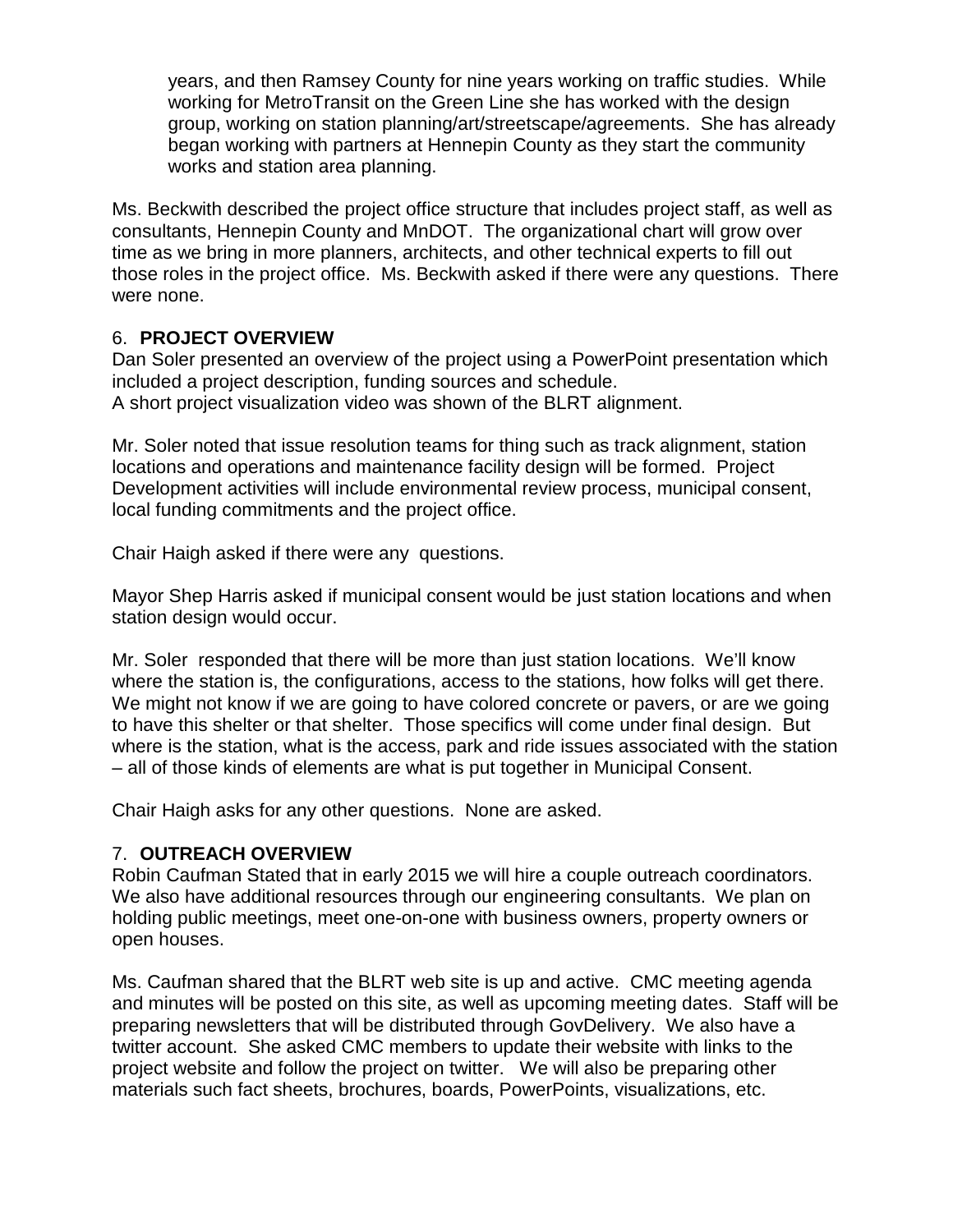We will be forming the Community Advisory and Business Advisory Committees. There will be two members, one representative from each of the committees that will be joining the Corridor Management Committee. They will be providing monthly updates on the CAC and BAC discussions. We plan on seating those committees next year. If there are special issues that come up, we may create an advisory committee for those as well.

Mayor Harris – The community action committees, how many of those are there going to be? One per community or one corridor wide?

Ms Caufman responded that there is one Community Advisory Committee and one Business Advisory Committee corridor wide. We are preparing a proposal to present at the December or January CMC meeting.

Mayor Lunde asked how we communicate with non-English speaking residence?

Ms. Caufman responded that we are in the process of drafting our public involvement plan. We will have a master purchase order with a translation company so that if we need to have a meeting or do a presentation or translate materials into another language, we will be able to do so. We will translate some materials into the common languages along the corridor. Some of your staff has already reached out and I am working on setting up a meeting with Kim to start talking about communications and how we can coordinate efforts. We will have meetings monthly to help coordinate meetings and communications, Ms Caufman noted that she is interested in any feedback or suggestions such as specific languages that are spoken in the community or meeting locations. Ms. Caufman noted that we will need meeting locations that can accommodate a small meeting all the way up to 500+.

Chair Haigh stated that there will be a lot of opportunity for the CMC members to provide input on community outreach, including the makeup of Community Advisory Committee and Business Advisory Committee.

Chair Haigh advised that she understands the time of this meeting is not good for some people and asked the CMC members to send us any for other meeting times or locations in the corridor. The location should have transit access, ADA accessibility, parking.

Commissioner Higgins noted that the next meeting on the agenda is Dec 10 conflicts with the Hennepin County Board meeting.

Chair Haigh asked for other questions or comments. We will try to have these meetings no longer than 1.5 hours. If we need them longer because of a topic, we will make sure to let you know in advance.

Mayor Harris thanked Chair Haigh for organizing the CMC and said where we can work as a team, please let us know, especially when it comes to local funding, especially at the state level, where we can partner as a team working with our legislators, by all